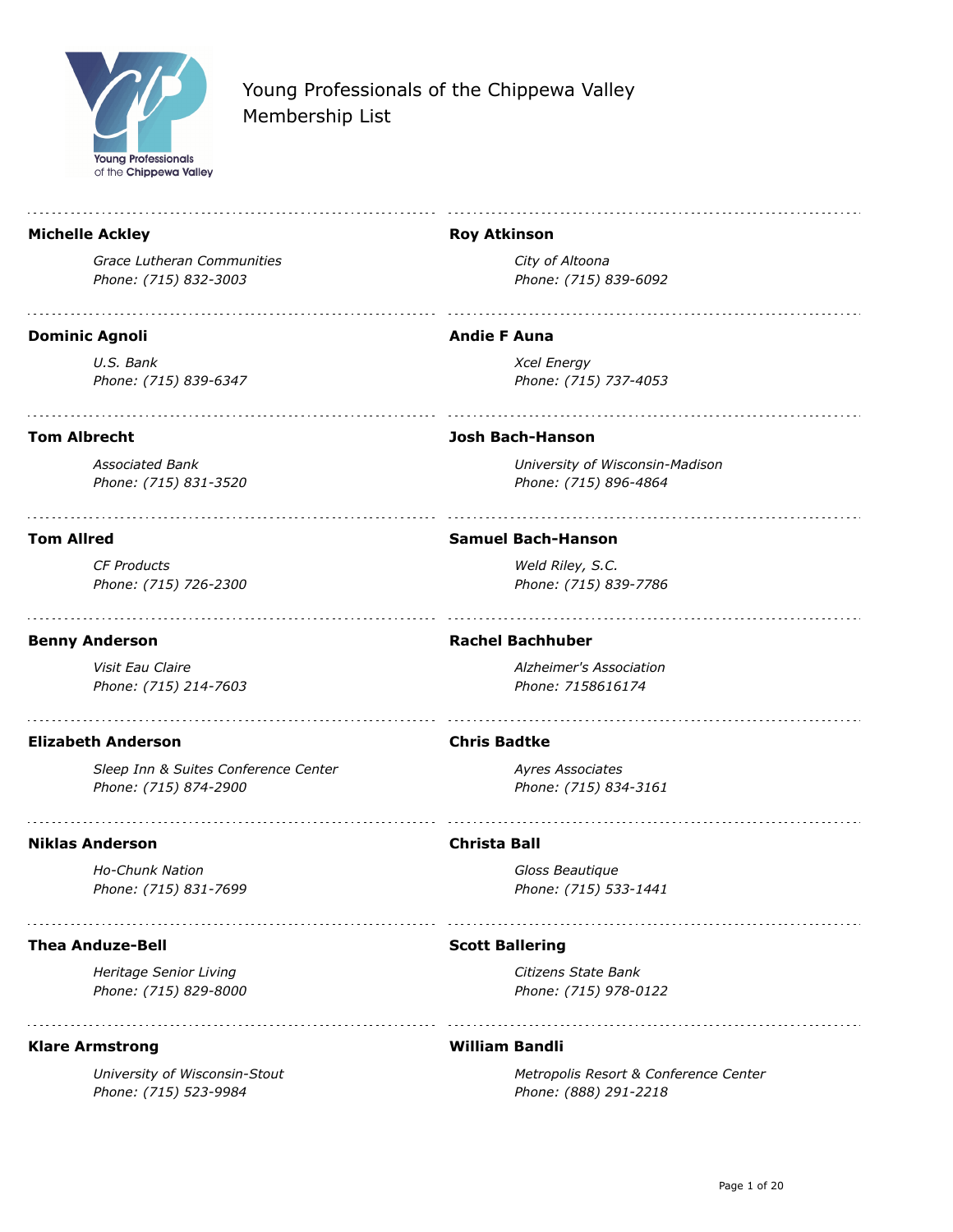

| <b>Megan Barone</b>                                | <b>Luke Benedict</b>                                                    |
|----------------------------------------------------|-------------------------------------------------------------------------|
| <b>WESTconsin Credit Union</b>                     | <b>Benedict Sales &amp; Service</b>                                     |
| Phone: (715) 833-8035                              | Phone: (715) 834-3191                                                   |
| <b>Amanda Bauer</b>                                | <b>Tony Benedict</b>                                                    |
| Berry Global, Inc.                                 | <b>Benedict Sales &amp; Service</b>                                     |
| Phone: (715) 723-4456                              | Phone: (715) 834-3191                                                   |
| <b>Jacob Bauer</b>                                 | <b>Lexie Beseler</b>                                                    |
| Security Financial Bank - Corporate Office         | <b>CVTC Student</b>                                                     |
| Phone: (888) 254-0615                              | Phone:                                                                  |
| <b>Tim Bauer</b>                                   | <b>Andrew Bignell</b>                                                   |
| Benefit Plan Administrators                        | HuHot Mongolian Grill                                                   |
| Phone: (715) 832-5535                              | Phone: (715) 834-2222                                                   |
| <b>April Becker</b>                                | <b>Aaron Black</b>                                                      |
| Hopetree Family Therapy<br>Phone: (715) 220-0735   | EO Johnson Business Technologies<br>Phone: (844) 365-4968               |
|                                                    | <b>William Blake</b>                                                    |
| <b>April Becker</b>                                |                                                                         |
| Kahvi Coffee House + Cafe<br>Phone: (715) 220-0735 | Boy Scouts of America, Chippewa Valley Council<br>Phone: (715) 835-3176 |
| <b>William Beckfield</b>                           | <b>William Blake</b>                                                    |
| CliftonLarsonAllen, LLP                            | Northwestern Mutual                                                     |
| Phone: (715) 852-1100                              | Phone: (715) 835-3176                                                   |
| <b>Zach Behlke</b>                                 | <b>Max Blasczyk</b>                                                     |
| Wipfli LLP                                         | Wipfli LLP                                                              |
| Phone:                                             | Phone: (715) 832-3407                                                   |
| <b>Michael Behringer</b>                           | <b>Alex Bluske</b>                                                      |

*Olson Solar Energy Phone: (715) 579-0474*

*Five Star Telecom, Inc. Phone: (855) 687-2169*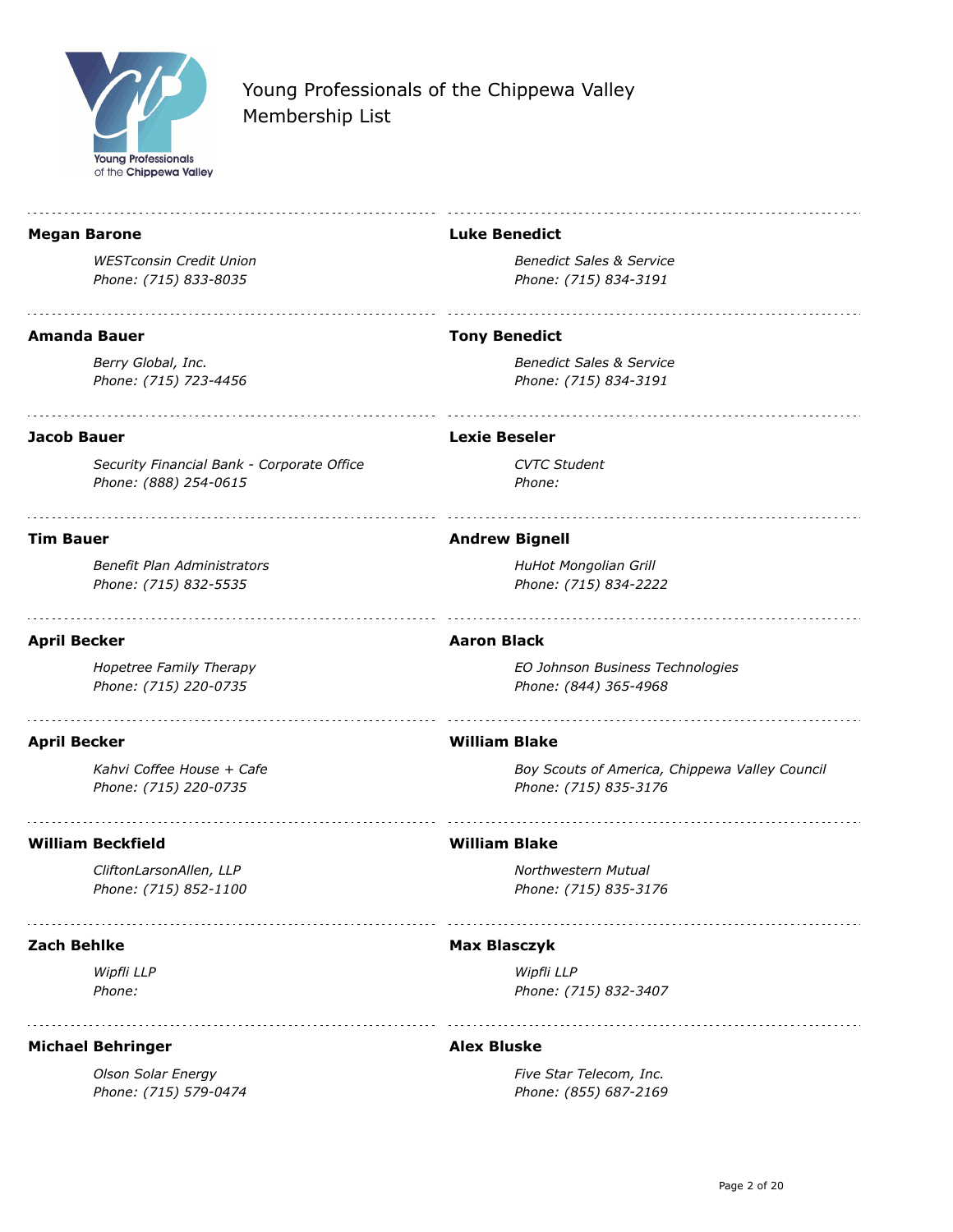

| <b>Renee Bohn</b>                                           | <b>Kate Brinkman</b>                                               |
|-------------------------------------------------------------|--------------------------------------------------------------------|
| Larson Companies<br>Phone: 715-456-2397                     | L.E. Phillips Career Development Center<br>Phone: (715) 834-2771   |
| <b>Renee Bohn</b>                                           | <b>Wendy Bromberek</b>                                             |
| <b>Candlewood Suites</b><br>Phone: 715-456-2397             | OakLeaf Surgical Hospital<br>Phone: (715) 831-8130                 |
| <b>Jackie Boos</b>                                          | <b>Sara Bronstad</b>                                               |
| Chippewa Falls Chamber of Commerce<br>Phone: (715) 723-0331 | Eau Claire County<br>Phone: (715) 839-5106                         |
| <b>Ryan Booth</b>                                           | <b>Josie Brost</b>                                                 |
| ISG<br>Phone:                                               | Wipfli LLP<br>Phone: (715) 832-3407                                |
| <b>Angela Bowers</b>                                        | <b>Kristian Brown</b>                                              |
| Wipfli LLP<br>Phone: (715) 832-3407                         | River Valley Architects, Inc.<br>Phone: (715) 832-1605             |
| <b>Adam Bragee</b>                                          | <b>Sawyer Brown</b>                                                |
| EO Johnson Business Technologies<br>Phone: (844) 365-4968   | Mayo Clinic Health System - Luther Campus<br>Phone: (715) 838-3311 |
| Lisa Brancaccio                                             | <b>Lisa Burnett</b>                                                |
| <b>IDEXX Laboratories</b><br>Phone: (715) 855-5800          | Mayo Clinic Health System - Luther Campus<br>Phone: (715) 225-6392 |
| <b>Jaynee Brannen</b>                                       | <b>Nick Bursaw</b>                                                 |
| <b>McDonell Area Catholic Schools</b><br>Phone:             | Feed My People Food Bank<br>Phone: (715) 835-9415                  |
| <b>Beca Brents</b>                                          | <b>Andrew Burt</b>                                                 |

*WNB Financial Phone: (715) 598-1529* *Marsh & McLennan Agency LLC Phone: (715) 833-7000*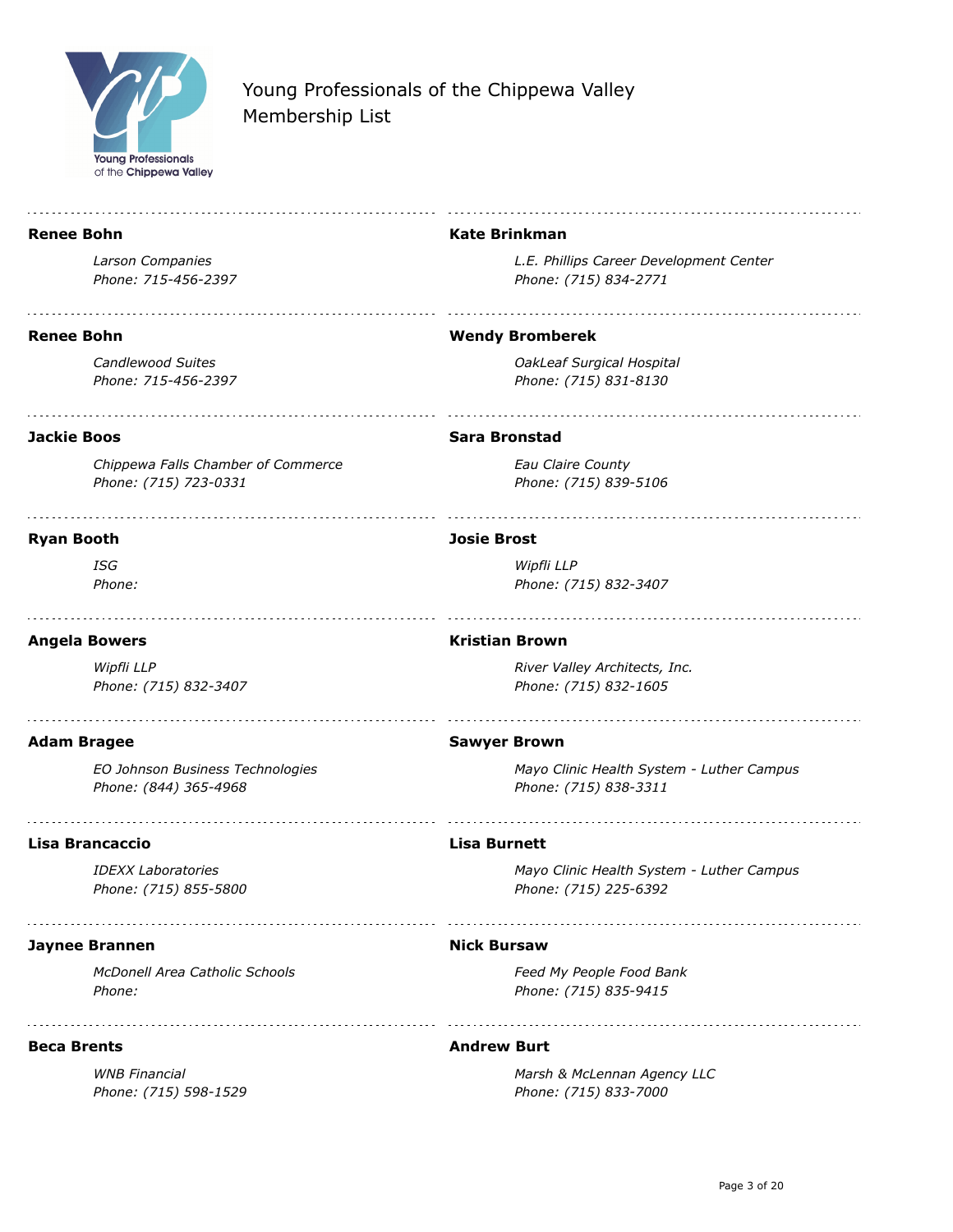

÷.

| <b>Burton Law LLC</b>                                     | <b>Elaine Coughlin</b>                                                  |
|-----------------------------------------------------------|-------------------------------------------------------------------------|
| <b>Burton Law LLC</b>                                     | CoLab                                                                   |
| Phone: 715-575-9732                                       | Phone: (715) 220-0441                                                   |
| Jesse Cain                                                | <b>Hannah Cowan</b>                                                     |
| Royal Construction, Inc.<br>Phone: (715) 832-1986         | Citizens State Bank<br>Phone: (715) 239-2150                            |
| <b>Josephine Calkins</b>                                  | <b>Chris Crapser</b>                                                    |
| <b>USLBM Holdings</b><br>Phone:                           | <b>CCFBank</b><br>Phone: (715) 835-6865                                 |
| <b>Bill Candell</b>                                       | <b>Shannon Darrow</b>                                                   |
| Westgate Sportsman's Club<br>Phone: (715) 834-3191        | Group Health Cooperative of Eau Claire<br>Phone: (715) 552-4300         |
| <b>Evelyn Chaulklin</b>                                   | <b>Curtis Deprey</b>                                                    |
| Northern Tap House<br>Phone: (715) 895-8226               | Midwest Select Insurance Group<br>Phone: (715) 559-7109                 |
| <b>Brian Christ</b>                                       | <b>Jeremy Dickinson</b>                                                 |
| Spectrum Insurance Group, LLC<br>Phone: (715) 858-9865    | <b>Benedict Sales &amp; Service</b><br>Phone: (715) 834-3191            |
| Parker Clark                                              | <b>Matt Dienger</b>                                                     |
| <b>UWEC Student</b><br>Phone:                             | Boy Scouts of America, Chippewa Valley Council<br>Phone: (715) 832-6671 |
| <b>Ryan Connor</b>                                        | <b>Rece Dietrich</b>                                                    |
| Buska Retirement Solutions, Inc.<br>Phone: (715) 318-4540 | <b>CCFBank</b><br>Phone: (715) 836-9994                                 |
| <b>Elaine Coughlin</b>                                    | <b>Darren Dittman</b>                                                   |
| Pablo Management<br>Phone: (715) 220-0441                 | <b>Benedict Sales &amp; Service</b><br>Phone: (715) 834-3191            |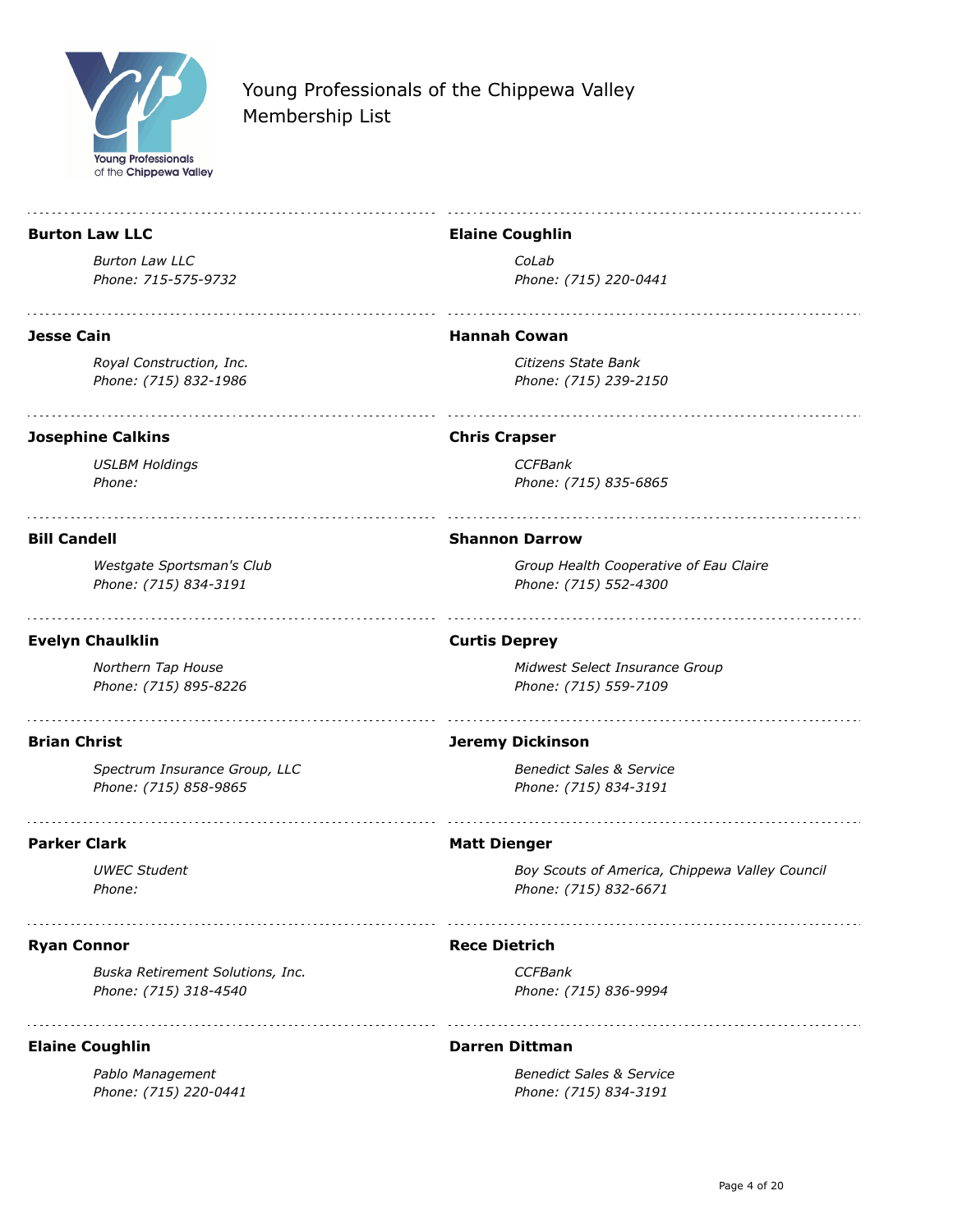

| <b>Cierra Dove</b>                   | <b>Seth Erickson</b>                                    |
|--------------------------------------|---------------------------------------------------------|
| <b>USLBM Holdings</b>                | Northwestern Bank                                       |
| Phone: 715-563-1194                  | Phone: (715) 723-4461                                   |
| <b>Corey Drivas</b>                  | <b>Wesley Escondo</b>                                   |
| Market & Johnson, Inc.               | Big Brothers Big Sisters of Northwestern Wisconsin, Ind |
| Phone: (715) 834-1213                | Phone: (715) 835-0161                                   |
| <b>Jim Dzienkowski</b>               | <b>Michael Eslinger</b>                                 |
| KL Engineering, Inc.                 | Market & Johnson, Inc.                                  |
| Phone: (715) 379-8727                | Phone: (715) 834-1213                                   |
| <b>Chris Egan</b>                    | <b>Jason Faanes</b>                                     |
| Keller Williams Realty Diversified   | Wipfli LLP                                              |
| Phone:                               | Phone: (715) 832-3407                                   |
| <b>Sarah Eide</b>                    | <b>Jason Faanes</b>                                     |
| Wipfli LLP                           | North High School                                       |
| Phone: (715) 832-3407                | Phone: (715) 832-3407                                   |
| <b>Nick Endvick</b>                  | <b>Kegan Fassler</b>                                    |
| Chippewa Valley Technical College    | Baird                                                   |
| Phone: (715) 833-6200                | Phone: (715) 552-3502                                   |
| <b>Abigail Epping</b>                | <b>Lindsay Fedie</b>                                    |
| Wipfli LLP                           | Bauman Associates, Ltd.                                 |
| Phone: (715) 832-3407                | Phone: (715) 834-2001                                   |
| <b>Addie Erdmann</b>                 | <b>Dylan Flaskrud</b>                                   |
| Eau Claire County Humane Association | <b>Fire Protection Specialists</b>                      |
| Phone: (715) 839-4747                | Phone: (715) 450-1139                                   |
| <b>Ryan Erickson</b>                 | <b>Alicia Fleming</b>                                   |
| Commonweal Development Corporation   | Market & Johnson, Inc.                                  |
| Phone: (715) 832-8707                | Phone: (715) 834-1213                                   |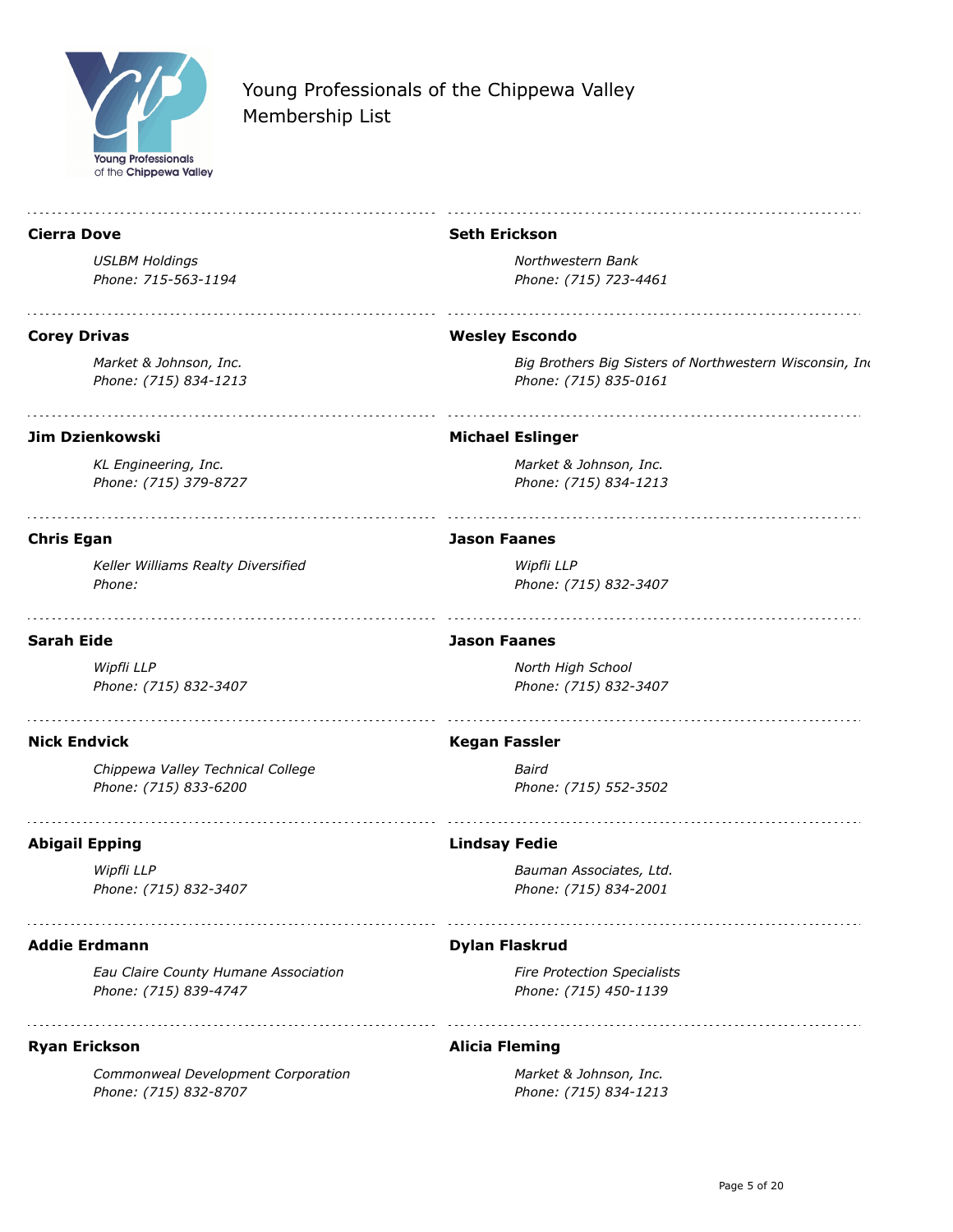

#### **Kali Foster**

*United Way of the Greater Chippewa Valley Phone: (715) 834-5043*

#### **Josh Gardow**

*Huffcutt Concrete, Inc. Phone: (715) 723-7446*

#### **Hannah Graves**

*YMCA of the Chippewa Valley Phone: (715) 833-6200*

#### **Latacia Greeley**

*Associated Bank Phone: (715) 723-0324*

### **Mariah Geisert**

*Metropolis Resort & Conference Center Phone: (715) 852-6000*

#### **Bryan Gerlach**

*Charter Bank Phone: (715) 852-2317*

#### **Drew Gintner**

*Midwest Chiropractic Neurology Phone: (715) 659-0636*

#### **Sam Glaser**

*First Choice Computer Recycling, LLC Phone: (715) 833-2005*

#### **Brian Gobler**

*U.S. Bank Phone: (715) 839-6364*

#### **Nick Goeman**

*Baker Tilly US, LLP Phone: (888) 835-1344*

#### **Matt Goodland**

*Goodland Communications Phone: (715) 225-7430*

#### **Rachael Gruen**

*Wipfli LLP Phone: (715) 832-3407*

#### **Reidar Gullicksrud**

*Bauman Associates, Ltd. Phone: (715) 833-2626*

#### **Andrea Gunderson**

*Winn Family Dentistry Phone:* 

#### **Cole Hagness**

*Durand Builders Phone: (715) 672-5941*

#### **Alyssa Halberg**

*Inclusa Phone: (715) 598-2500*

### **Aly Haldeman**

*ITW Engineered Fasteners Phone:* 

#### **Kyle Hale**

*Badgerland Printing USA, Inc. Phone: (715) 874-5149*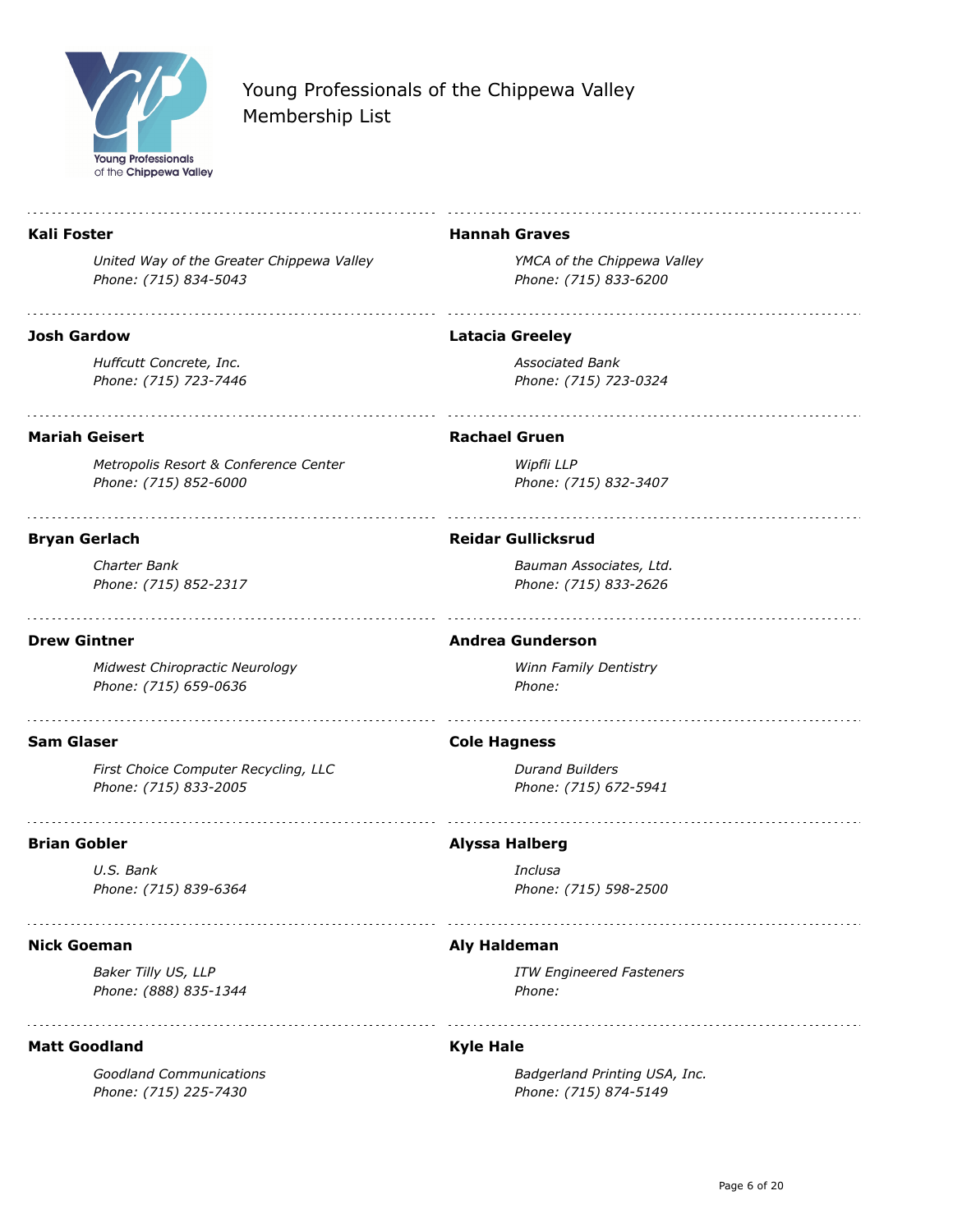

÷.

# Young Professionals of the Chippewa Valley Membership List

| <b>Tom Halloin</b>                                     | <b>Grace Hanson</b>                                          |
|--------------------------------------------------------|--------------------------------------------------------------|
| Landmark Company<br>Phone: (715) 834-3411              | Eau Claire Area Chamber of Commerce<br>Phone: (715) 834-1204 |
| Olivia Hammer                                          | <b>Grace Hanson</b>                                          |
| River Valley Architects, Inc.<br>Phone: (715) 832-0875 | University of Wisconsin-Eau Claire<br>Phone: (715) 834-1204  |
| <b>Brendan Haney</b>                                   | <b>Josh Hanson</b>                                           |
| Citizens State Bank<br>Phone: (715) 289-4253           | Imagineering<br>Phone: (715) 834-7712                        |
| <b>Nik Hanko</b>                                       | <b>Mary Hanson</b>                                           |
| Royal Construction, Inc.<br>Phone: (715) 832-1986      | Lauer Insurance Agency, Inc.<br>Phone: (715) 835-9698        |
| <b>Abby Hanlon</b>                                     | <b>Lisa Hardy</b>                                            |
| Huffcutt Concrete, Inc.<br>Phone: 7157237446           | River Country Co-Op<br>Phone: (715) 723-2828                 |
| <b>Abby Hanlon</b>                                     | <b>Anna Harris</b>                                           |
| The SIGH Group<br>Phone: 7157237446                    | <b>SEEK Careers/Staffing</b><br>Phone: (715) 832-1000        |
| <b>Abby Hanlon</b>                                     | <b>Joe Harrison</b>                                          |
| <b>Stein Brothers Steel</b><br>Phone: 7157237446       | Bauman Associates, Ltd.<br>Phone: (715) 834-2001             |
| <b>Abby Hanlon</b>                                     | <b>Kristine Haskins</b>                                      |
| <b>Valley Sports Academy</b><br>Phone: 7157237446      | Wipfli LLP<br>Phone: 715-858-6928                            |
| <b>Collin Hanson</b>                                   | <b>Susie Haugley</b>                                         |
| HuHot Mongolian Grill                                  | Food My Doonlo Food Bank                                     |

*HuHot Mongolian Grill Phone: (715) 834-2222*

i,

*Feed My People Food Bank Phone: (715) 835-9415*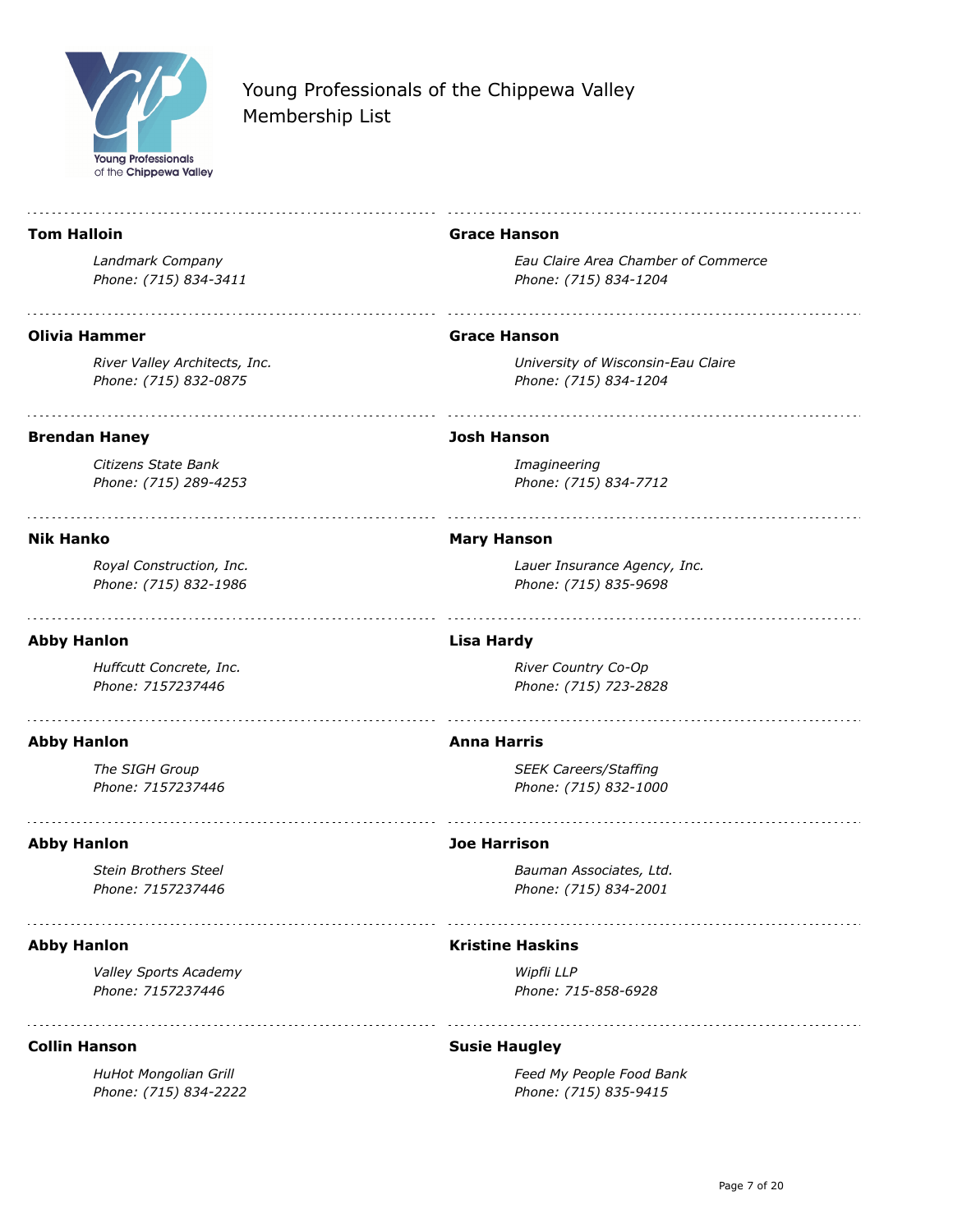

|                      | <b>Shonna Heath</b>                                                                | <b>Samantha Holtz</b>                                              |
|----------------------|------------------------------------------------------------------------------------|--------------------------------------------------------------------|
|                      | <b>Beauty Devine</b>                                                               | Metropolis Resort & Conference Center                              |
|                      | Phone: (715) 559-5419                                                              | Phone: (715) 852-6000                                              |
| <b>Jon Hempel</b>    |                                                                                    | <b>Jennifer Homeyer</b>                                            |
|                      | New Age Inspection LLC<br>Phone:                                                   | Bauman Associates, Ltd.<br>Phone: (800) 895-4999                   |
| <b>Jennifer Hess</b> |                                                                                    | <b>Jennifer Homeyer</b>                                            |
|                      | Primerica<br>Phone: (715) 832-4538                                                 | <b>Xcel Energy</b><br>Phone: (800) 895-4999                        |
| <b>Brit Heymans</b>  |                                                                                    | <b>Isabella Hong</b>                                               |
|                      | Marshfield Clinic - Marshfield Medical Center - Eau Clair<br>Phone: (715) 858-4500 | United Way of the Greater Chippewa Valley<br>Phone: (715) 834-5043 |
|                      | <b>Mary-Grace Hickman</b>                                                          | <b>David Hopkins</b>                                               |
|                      | Mayo Clinic Health System - Luther Campus<br>Phone: (715) 838-3311                 | North Point Advisor Group<br>Phone: (715) 598-7011                 |
|                      | <b>Justin Hinnenkamp</b>                                                           | <b>Joel House</b>                                                  |
|                      | Larson Companies<br>Phone: (715) 830-9889                                          | La Crosse Sign Co., Inc.<br>Phone: (715) 835-6189                  |
|                      | <b>Justin Hinnenkamp</b>                                                           | <b>Sarah Hughes</b>                                                |
|                      | Holiday Inn: Eau Claire South I-94<br>Phone: (715) 830-9889                        | Eau Claire Area Chamber of Commerce<br>Phone: (715) 834-1204       |
| <b>Tyler Hoernke</b> |                                                                                    | Gretta Hunt                                                        |
|                      | Chestnut Technology Consulting<br>Phone: (715) 318-1233                            | Northern Tap House<br>Phone: (715) 895-8226                        |
| <b>Aubrey Hogan</b>  |                                                                                    | <b>Jeremy Hunt</b>                                                 |
|                      | La Crosse Sign Co., Inc.<br>Phone: (715) 835-6189                                  | Olson's Barstow 80, LLC<br>Phone: (715) 514-4828                   |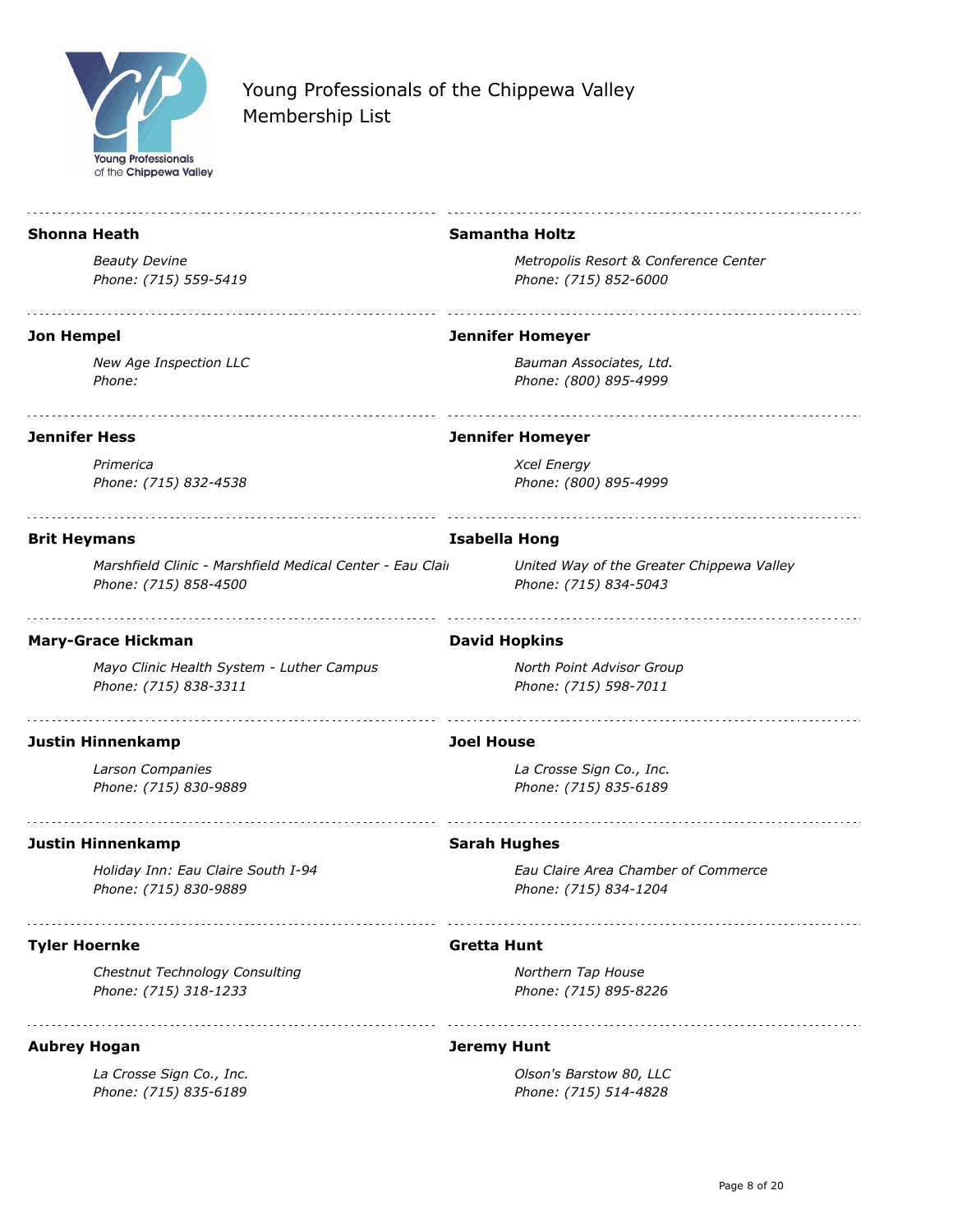

*Phone: (715) 552-0330*

# Young Professionals of the Chippewa Valley Membership List

| <b>Travis Ida</b>                                                  | <b>Brad Juhlke</b>                                                               |
|--------------------------------------------------------------------|----------------------------------------------------------------------------------|
| <b>Trust Point</b>                                                 | Wipfli LLP                                                                       |
| Phone: (715) 461-7018                                              | Phone: (715) 832-3407                                                            |
| Justin Ignarski                                                    | <b>Travis Kaeding</b>                                                            |
| Cross Country Mortgage<br>Phone: (715) 563-1279                    | Indianhead Insurance Agency, Inc.<br>Phone: (715) 214-3097                       |
| <b>Ryan Iverson</b>                                                | <b>Drew Kaiser</b>                                                               |
| <b>Wild Moose Ventures</b><br>Phone: (715) 834-1213                | Big Brothers Big Sisters of Northwestern Wisconsin, Ind<br>Phone: (715) 835-0161 |
| <b>Melissa Janssen</b>                                             | <b>Max Kaiser</b>                                                                |
| Royal Credit Union                                                 | Banbury Place, Inc.                                                              |
| Phone: (715) 833-8111                                              | Phone: (715) 836-6828                                                            |
| Jaramia Jehn                                                       | <b>Molly Kaiser</b>                                                              |
| Northwoods Therapy Associates<br>Phone: (715) 839-9266             | Banbury Place, Inc.<br>Phone: (715) 828-4434                                     |
| <b>Philip Jensen</b>                                               | <b>Alice Kephart</b>                                                             |
| <b>Associated Bank</b>                                             | Rejoice Chiropractic                                                             |
| Phone: (715) 831-2255                                              | Phone: (563) 419-1696                                                            |
| Cami Johnson                                                       | <b>Peter Kephart</b>                                                             |
| <b>Wild Moose Ventures</b><br>Phone: (715) 723-0331                | Rejoice Chiropractic<br>Phone: (563) 419-1696                                    |
| Jodi Johnson                                                       | Samantha Kjelstad                                                                |
| Mayo Clinic Health System - Luther Campus<br>Phone: (715) 838-3311 | CliftonLarsonAllen, LLP<br>Phone: (715) 852-1100                                 |
| <b>Dustin Johnston</b>                                             | <b>Vanessa Klemish</b>                                                           |
| <b>Advanced Engineering Concepts</b>                               | Klemish & Johnson, LLC                                                           |

*Phone: (715) 834-9525*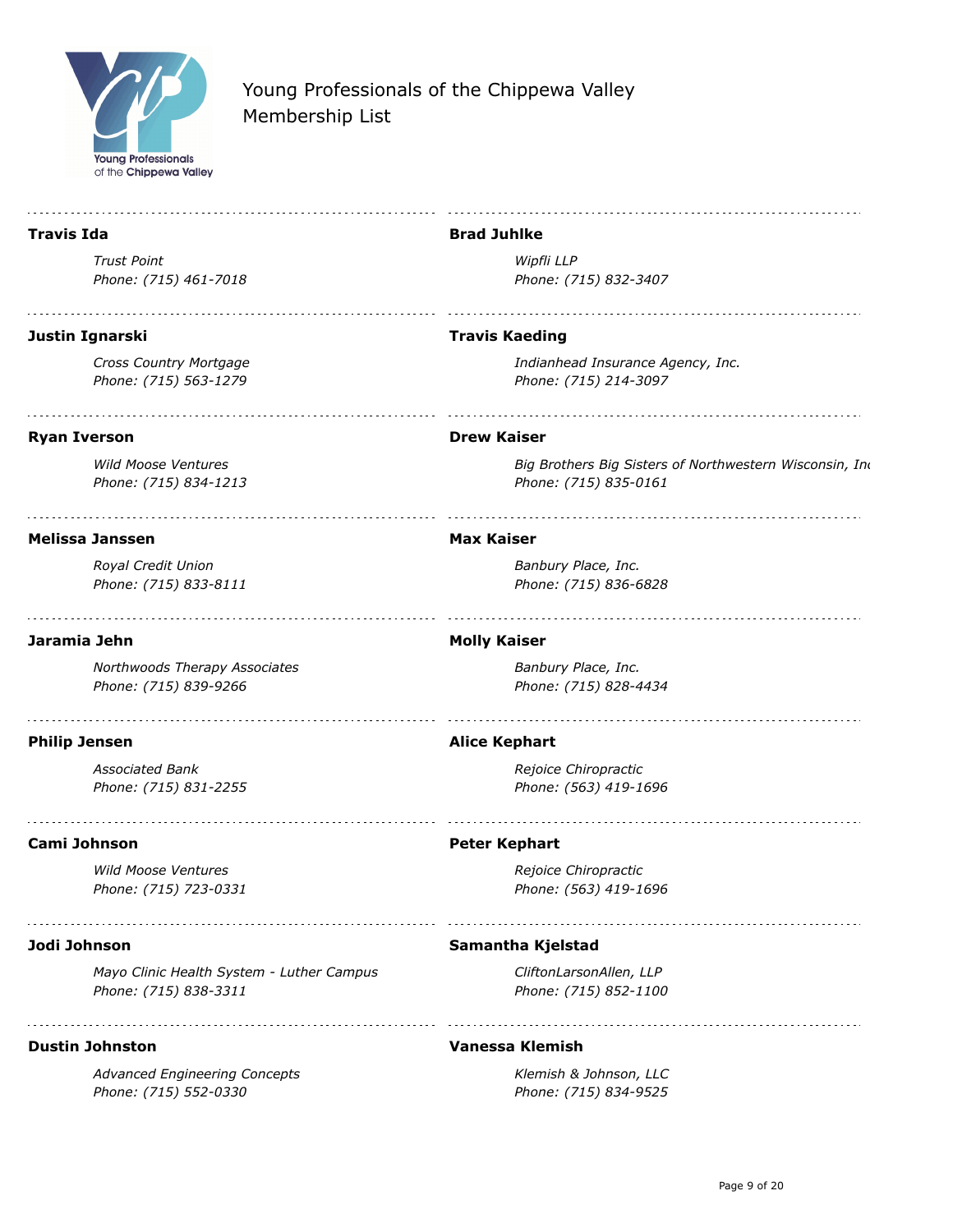

#### **Ashley Knoeck**

*Wipfli LLP Phone: (715) 832-3407*

#### **Emmi Knuth**

*Market & Johnson, Inc. Phone: (715) 834-1213*

### **Cory Knutson**

*Huebsch Services Phone: (715) 836-6860*

### **Brandon Koehler**

*OakLeaf Surgical Hospital Phone: (715) 831-8130*

### **Lindsey Kohls**

*Bakke Norman S.C. Phone: (715) 514-4258*

### **Carolyn Kolb**

*Northwoods Family Eyecare Phone: 715-723-9187*

### **Chad Kools**

*Northwestern Mutual Phone: (715) 835-3176*

### **Melissa Koontz**

*Royal Credit Union Phone: (715) 833-8111*

### **Justin Koppa**

*Bauman Associates, Ltd. Phone: (715) 834-2001*

### **Joe Krebsbach**

*Wipfli LLP Phone: (715) 832-3407*

#### **Eric Kron**

*Jamf Phone: (612) 605-6625*

### **Jason Krueger**

*Visit Eau Claire Phone: (715) 965-5128*

### **Timothy Krueger**

*Northwestern Mutual Phone: (715) 835-3176*

#### **Nate Kuehl**

*U.S. Bank Phone: (715) 839-6338*

### **Paul Kulig**

*BMO Harris Bank Phone: (715) 726-0718*

#### **Brianna LaBlanc**

*HuHot Mongolian Grill Phone: (715) 834-2222*

### **John Lahti**

*Miron Construction Co., Inc. Phone: (715) 598-5716*

### **Kevin Lambrecht**

*Market & Johnson, Inc. Phone: (715) 834-1213*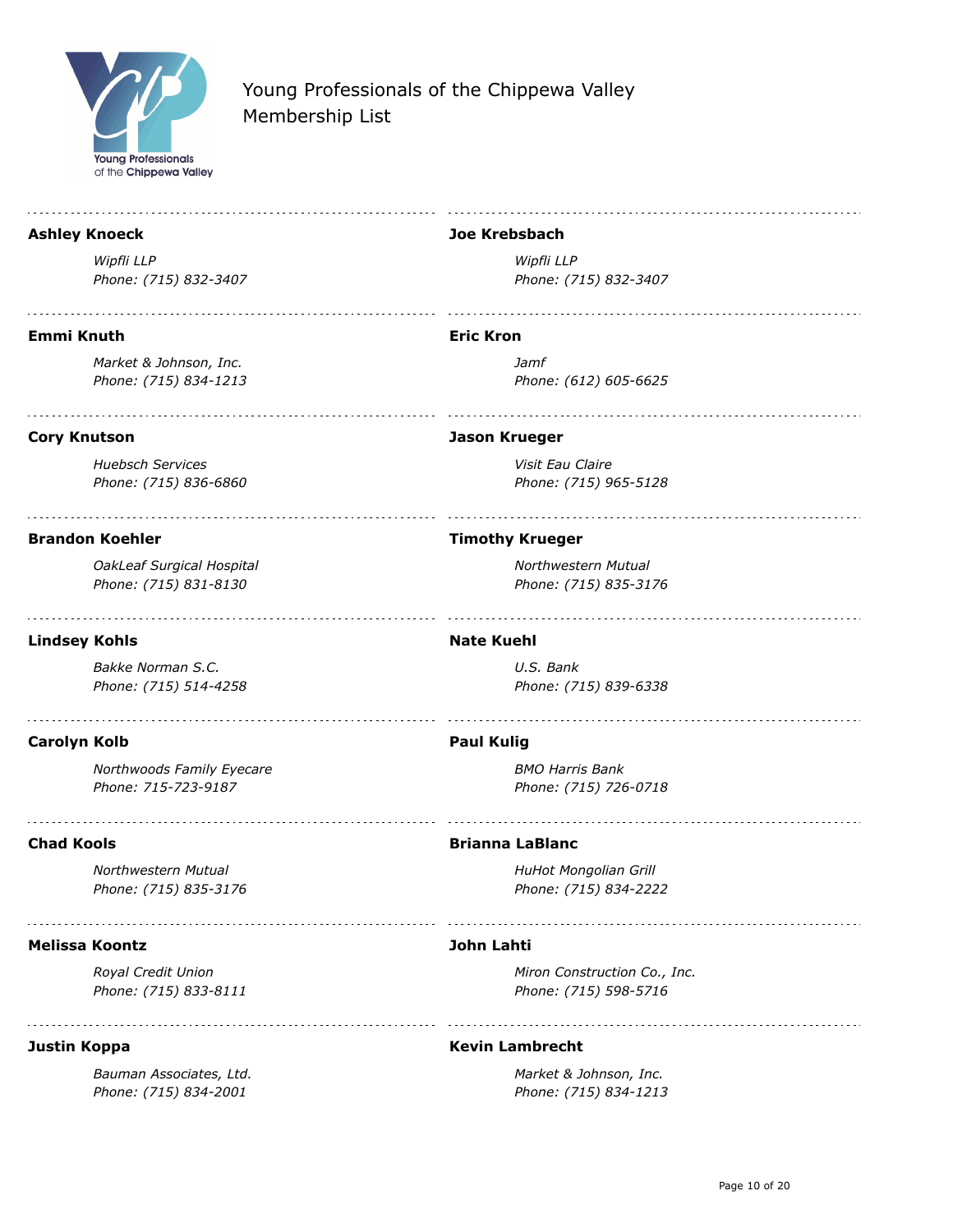

| <b>Cory Lane</b>          | <b>James Little</b>                    |
|---------------------------|----------------------------------------|
| OakLeaf Surgical Hospital | Group Health Cooperative of Eau Claire |
| Phone: (715) 895-9417     | Phone: (715) 852-5734                  |
| Kayla Larson              | <b>Lacey Logslett</b>                  |
| Royal Credit Union        | Northwestern Bank                      |
| Phone: (715) 833-8111     | Phone: (715) 839-8642                  |
| <b>Michael Larson</b>     | <b>Peter Lund</b>                      |
| U.S. Bank                 | <b>Nautilus Solar</b>                  |
| Phone: (715) 839-6325     | Phone: 608-287-4835                    |
| <b>Mike Larson</b>        | <b>Maygen Lundgren</b>                 |
| Marine Credit Union       | Northwestern Mutual                    |
| Phone: (715) 834-3275     | Phone: (715) 835-3176                  |
| <b>Marc Lee</b>           | <b>Katie Luther</b>                    |
| Wipfli LLP                | Royal Credit Union                     |
| Phone: (715) 832-3407     | Phone: (715) 833-8111                  |
| <b>Matthew LeGrave</b>    | <b>Ben Manley</b>                      |
| Bauman Associates, Ltd.   | Wipfli LLP                             |
| Phone: (715) 834-2001     | Phone: (715) 832-3407                  |
| <b>Erin Leisen</b>        | <b>Chris Marcum</b>                    |
| Prevea Health             | Ayres Associates                       |
| <i>Phone:</i>             | Phone: /155631951                      |
| <b>Kasey Lemke</b>        | <b>Andrew Martin</b>                   |
| Market & Johnson, Inc.    | Goldridge Companies                    |
| Phone: (715) 834-1213     | Phone: (715) 832-5575                  |
| <b>Jackson List</b>       | <b>Krista Mayer</b>                    |
| Northwestern Mutual       | Northwestern Bank                      |
| Phone: (715) 835-3176     | Phone: (715) 723-4461                  |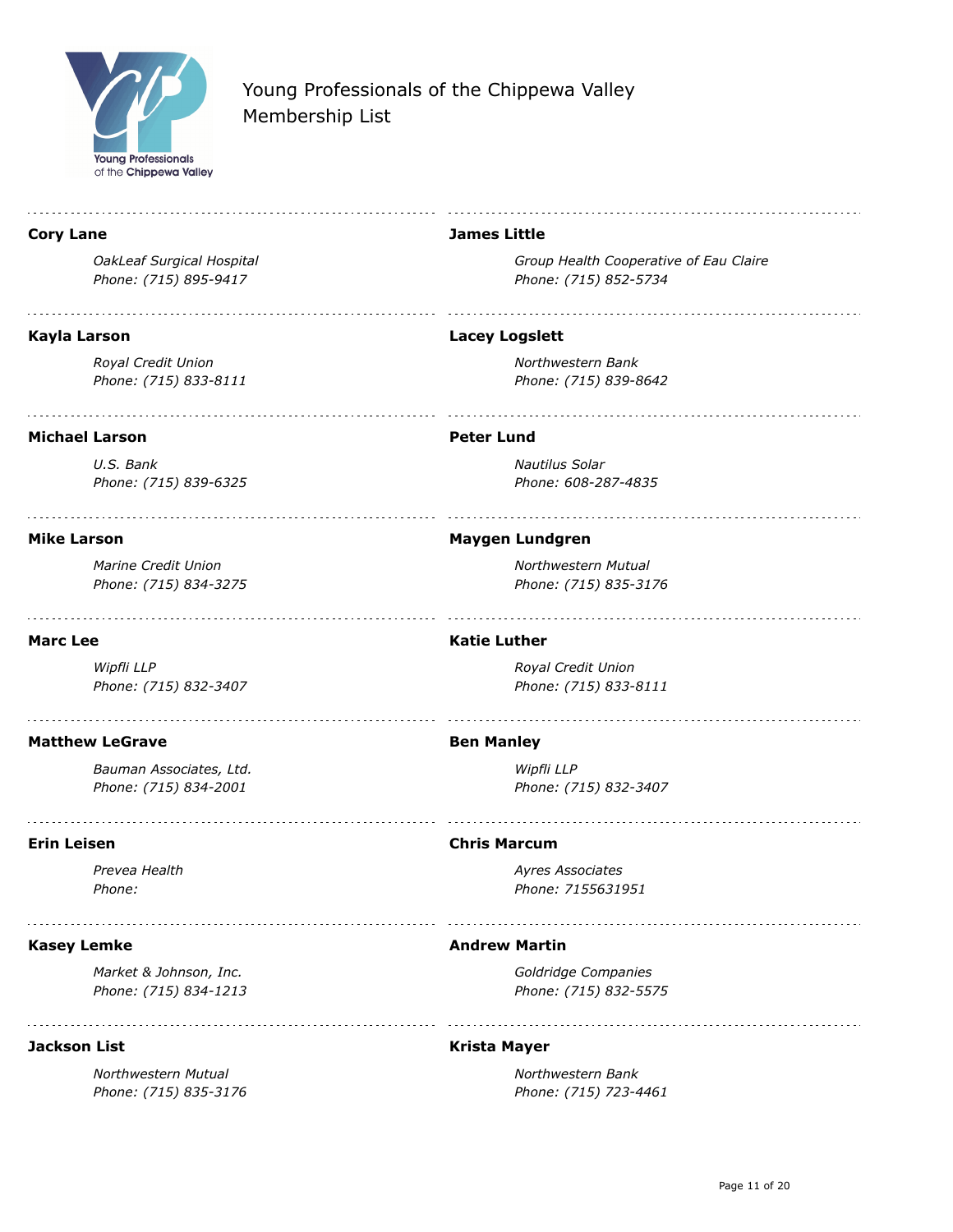

#### **Nichole Mayer**

*Wipfli LLP Phone: (715) 858-6681*

#### **Joshua Mayfield**

*Wipfli LLP Phone: (715) 858-6673*

### **Joshua McClure**

*CURT Group Phone: (715) 831-8713*

### **Randi Ann McVinnie**

*National Mutual Benefit Life Insurance Phone: (715) 839-7500*

### **Randi Ann McVinnie**

*Vault Business Group LLC Phone: (715) 839-7500*

### **Rachel Meyer**

*Chippewa Valley Museum Phone: (715) 834-7871*

### **Scott Mickelson**

*RB Scott Company, Inc. Phone: (715) 456-7288*

### **Aleasha Miller**

*Citizens State Bank Phone: (715) 978-0122*

### **Jordan Miller**

*Nicolet Law Accident & Injury Lawyers Phone:* 

### **Paul Mirr**

*Ruder Ware, L.L.S.C. Phone: (715) 834-3425*

#### **Candace Moldenhauer**

*Royal Credit Union Phone: (715) 838-2530*

### **Brandon Mondlock**

*The Insurance Center, Inc. Phone: (715) 836-7675*

### **Nate Mulry**

*Wipfli LLP Phone: (715) 832-3407*

### **Jake Munger**

*Merrill Lynch Phone: (715) 830-9747*

### **Kayla Murphy**

*Ruder Ware, L.L.S.C. Phone: (715) 834-3425*

### **Andy Neborak**

*United Way of the Greater Chippewa Valley Phone: (715) 834-5043*

### **Andy Neborak**

*Eau Claire Express Baseball Phone: (715) 834-5043*

### **Tanya Neill**

*Wipfli LLP Phone: (715) 858-6618*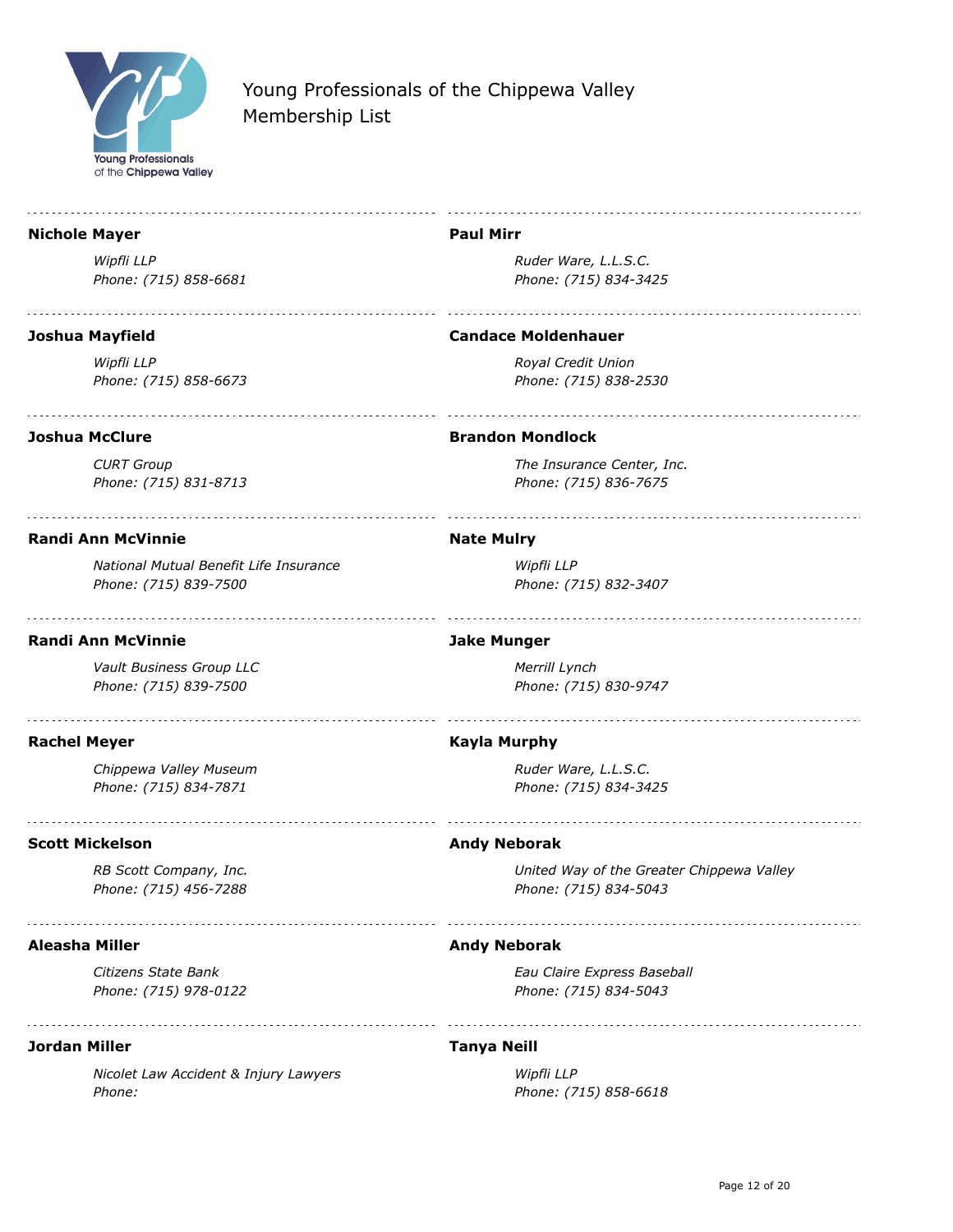

| <b>Macie Neitzel</b>                                           | <b>Jeff Olson</b>                                                          |
|----------------------------------------------------------------|----------------------------------------------------------------------------|
| Stable Living, LLP                                             | Royal Construction, Inc.                                                   |
| Phone: (715) 450-5062                                          | Phone: (715) 832-1986                                                      |
| <b>Adam Nicolet</b>                                            | <b>Ryan Olson</b>                                                          |
|                                                                |                                                                            |
| Nicolet Law Accident & Injury Lawyers<br>Phone: (715) 377-2141 | Nohre & Company, S.C., CPA's<br>Phone: (715) 834-2225                      |
| <b>Garrett Nix</b>                                             | <b>Josh Opelt</b>                                                          |
| Weld Riley, S.C.                                               | Primerica                                                                  |
| Phone: (715) 839-7786                                          | Phone: (715) 832-4538                                                      |
| <b>Kelsey Nohre</b>                                            | <b>Elise Ordemann</b>                                                      |
| Nohre & Company, S.C., CPA's<br>Phone: (715) 834-2225          | Lenmark-Gomsrud-Linn Funeral & Cremation Services<br>Phone: (715) 832-8301 |
| <b>Zachary Nohre</b>                                           | <b>David Ostertag</b>                                                      |
| Nohre & Company, S.C., CPA's<br>Phone: (715) 834-2225          | Chippewa Valley Technical College<br>Phone: (715) 833-6200                 |
| <b>Kristen Norgaard</b>                                        | <b>Ben Ottum</b>                                                           |
| Royal Credit Union                                             | <b>CCFBank</b>                                                             |
| Phone: (715) 833-8111                                          | Phone: (715) 836-9920                                                      |
| <b>Brooke Nowak</b>                                            | <b>Carrie Ottum</b>                                                        |
| Wipfli LLP                                                     | University of Wisconsin-Eau Claire                                         |
| Phone: (715) 832-3407                                          | Phone: (715) 836-2327                                                      |
| <b>Emily Nyquist</b>                                           | <b>Marcie Pannell</b>                                                      |
| <b>Blue Granite Wealth</b>                                     | Larson Companies                                                           |
| Phone: (715) 514-2900                                          | Phone: 715-723-4654                                                        |
| <b>Zina Obaid</b>                                              | <b>Marcie Pannell</b>                                                      |
| Coldwell Banker Brenizer Realtors                              | Holiday Inn Express                                                        |
| Phone: (715) 835-4344                                          | Phone: 715-723-4654                                                        |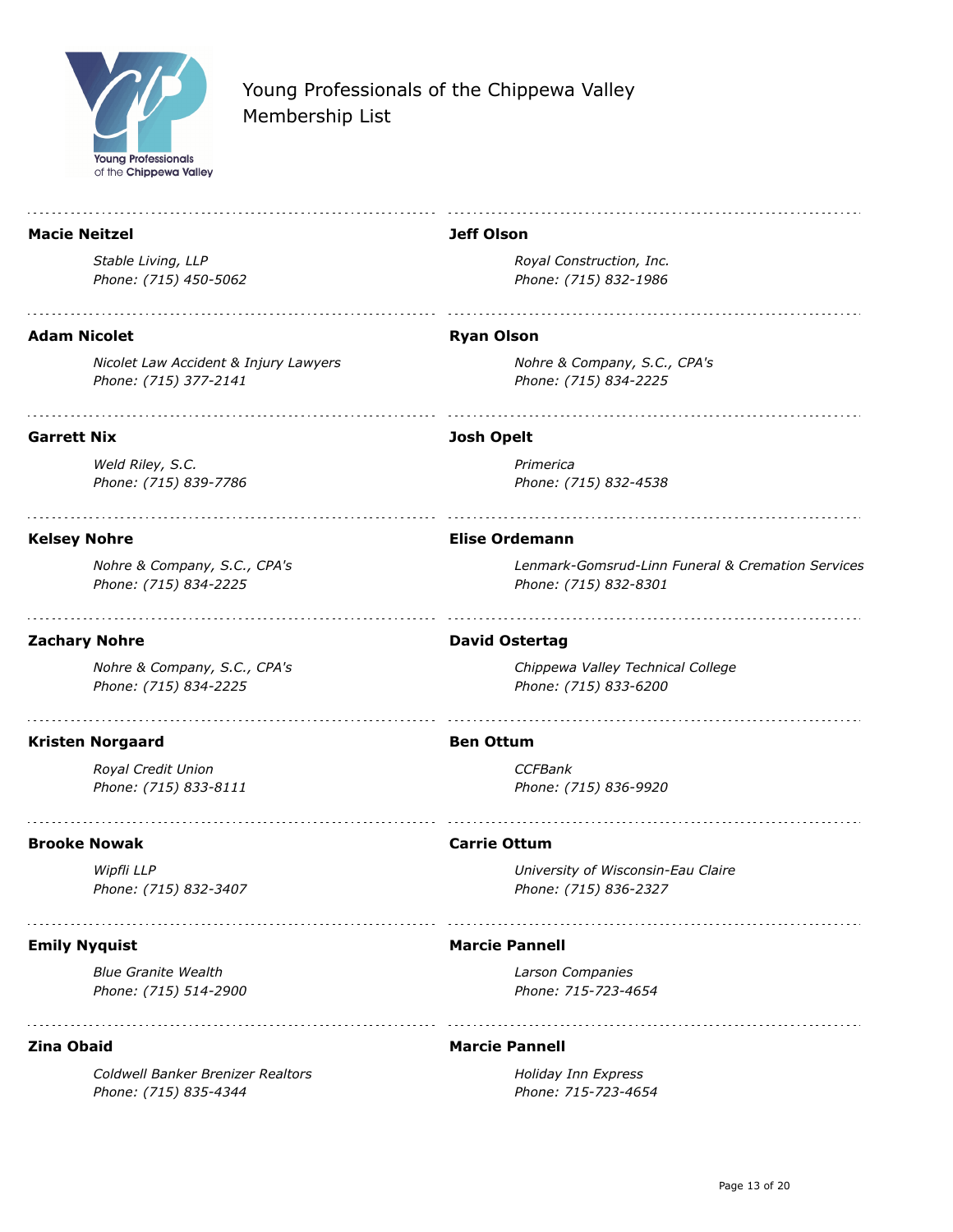

#### **Amanda Parkinson**

*Feed My People Food Bank Phone: (715) 835-9415*

#### **Emily Partlow**

*Wipfli LLP Phone: (715) 832-3407*

### **Ben Pedersen**

*Pac Basic, LLC Phone: (715) 552-1722*

#### **Nick R Pedersen**

*Charter Bank Phone: (715) 832-4254*

### **Grant Peikert**

*Piltz Glass & Mirror Inc. Phone: (715) 835-3144*

### **Grant Peikert**

*Wild Moose Ventures Phone: (715) 835-3144*

### **Taylor Pelissero**

*STOKES|HERZOG Marketing + Consulting Phone: 715-717-4674*

### **Brooke Petska**

*Marawood Construction Services, Inc. Phone: (715) 507-0070*

### **Rachel Phelan**

*United Way of the Greater Chippewa Valley Phone: (715) 834-5043*

### **Anna Pitchford**

*Kahvi Coffee House + Cafe Phone: (715) 456-7171*

#### **Dan Pohnl**

*Charter Bank Phone: (715) 831-2195*

### **Shelby Pond**

*Northern Tap House Phone: (715) 895-8226*

### **Eric Poppe**

*OakLeaf Surgical Hospital Phone: (715) 831-8130*

#### **Katie Powless**

*Royal Credit Union Phone: (715) 833-8111*

#### **Austin Preece**

*CliftonLarsonAllen, LLP Phone: (715) 852-1100*

#### **Patrick Quigley**

*RBC Wealth Management Phone: (715) 858-7788*

### **Thomas Ramsey**

*Ayres Associates Phone: (715) 834-3161*

### **Abigail Richie**

*Chippewa Valley Eye Clinic Phone: (715) 834-8471*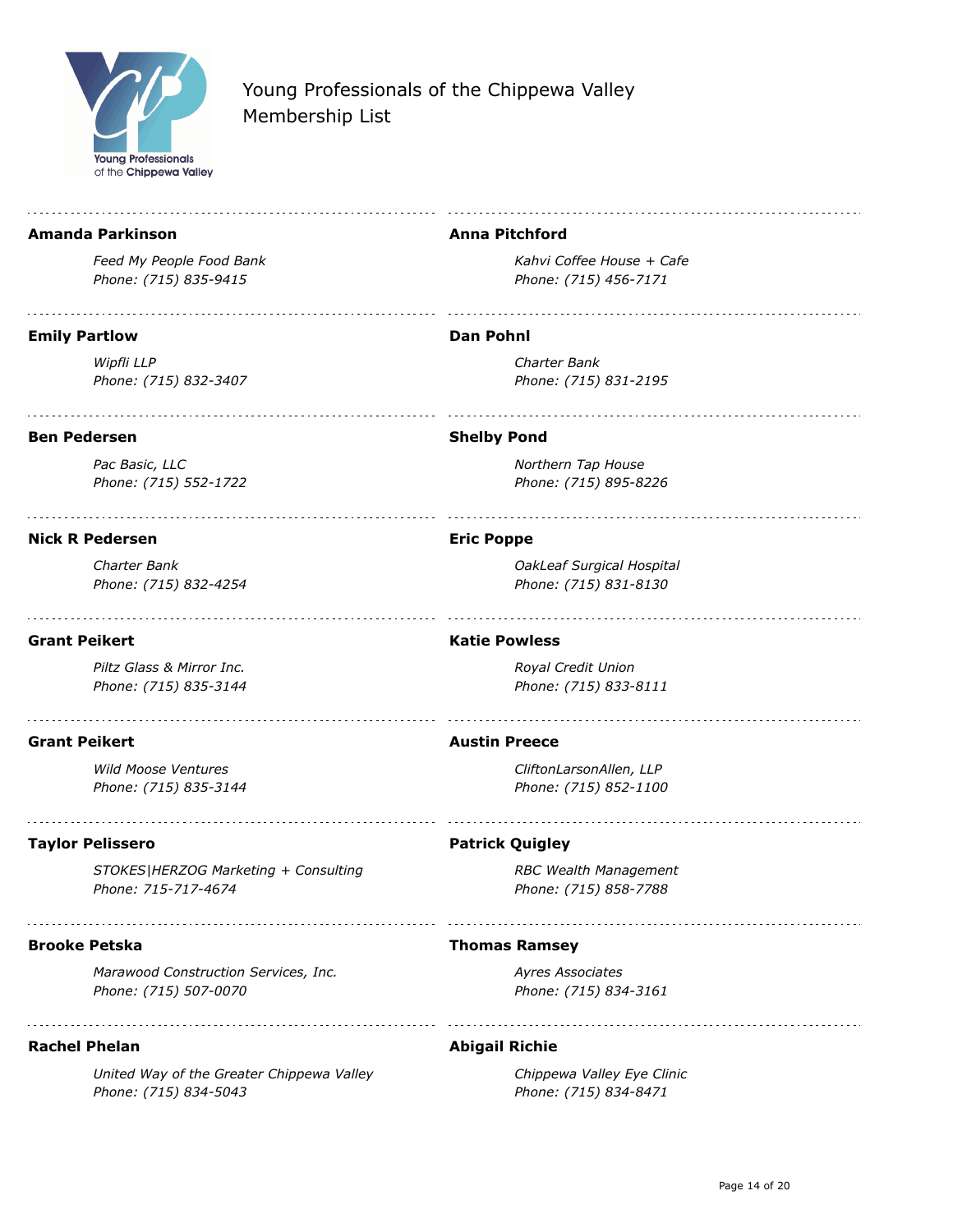

| <b>Austin Rieder</b>                                               | <b>Laurel Rubenzer</b>                                         |
|--------------------------------------------------------------------|----------------------------------------------------------------|
| <b>Avres Associates</b><br>Phone: (715) 831-7516                   | Jacob Leinenkugel Brewing Co., Inc.<br>Phone: (715) 720-6350   |
| <b>Ben Rindone</b>                                                 | <b>Garrett Rue</b>                                             |
| Mayo Clinic Health System - Luther Campus<br>Phone: (715) 838-6437 | U.S. Bank<br>Phone: (715) 839-6308                             |
| <b>Chanson Risler</b>                                              | <b>Samantha Ruf</b>                                            |
| Eagle Point Mutual Insurance Company<br>Phone:                     | Great Northern Corporation<br>Phone: (715) 723-1493            |
| <b>Jordan Risler</b>                                               | <b>Ronni Rykal</b>                                             |
| Regis Court Dental Associates<br>Phone: (715) 834-2032             | Northern Tap House<br>Phone: (715) 895-8226                    |
| <b>Nick Risler</b>                                                 | <b>Luke Salter</b>                                             |
| Wipfli LLP<br>Phone: (612) 332-4300                                | <b>Trubilt Collision Center</b><br>Phone: (715) 894-2817       |
| <b>Nick Risler</b>                                                 | <b>Andrew Salvaterra</b>                                       |
| <b>RSM US LLP</b><br>Phone: (612) 332-4300                         | Chippewa Valley Technical College<br>Phone: (715) 833-6263     |
| <b>Aleshia Ritter</b>                                              | <b>Andrew Samplawski</b>                                       |
| <b>CURT Group</b><br>Phone: (715) 831-8713                         | Andrew Samplawski Photography<br>Phone: (715) 289-3773         |
| <b>Chris Rodriquez</b>                                             | <b>Janelle Sather</b>                                          |
| Hurlburt Heating & Plumbing<br>Phone:                              | L.E. Phillips Memorial Public Library<br>Phone: (715) 839-5001 |
| <b>Scott Rogers</b>                                                | Kayla Schellfeffer                                             |
| Eau Claire Area Chamber of Commerce<br>Phone: (715) 864-6257       | Charter Bank<br>Phone: (715) 832-4254                          |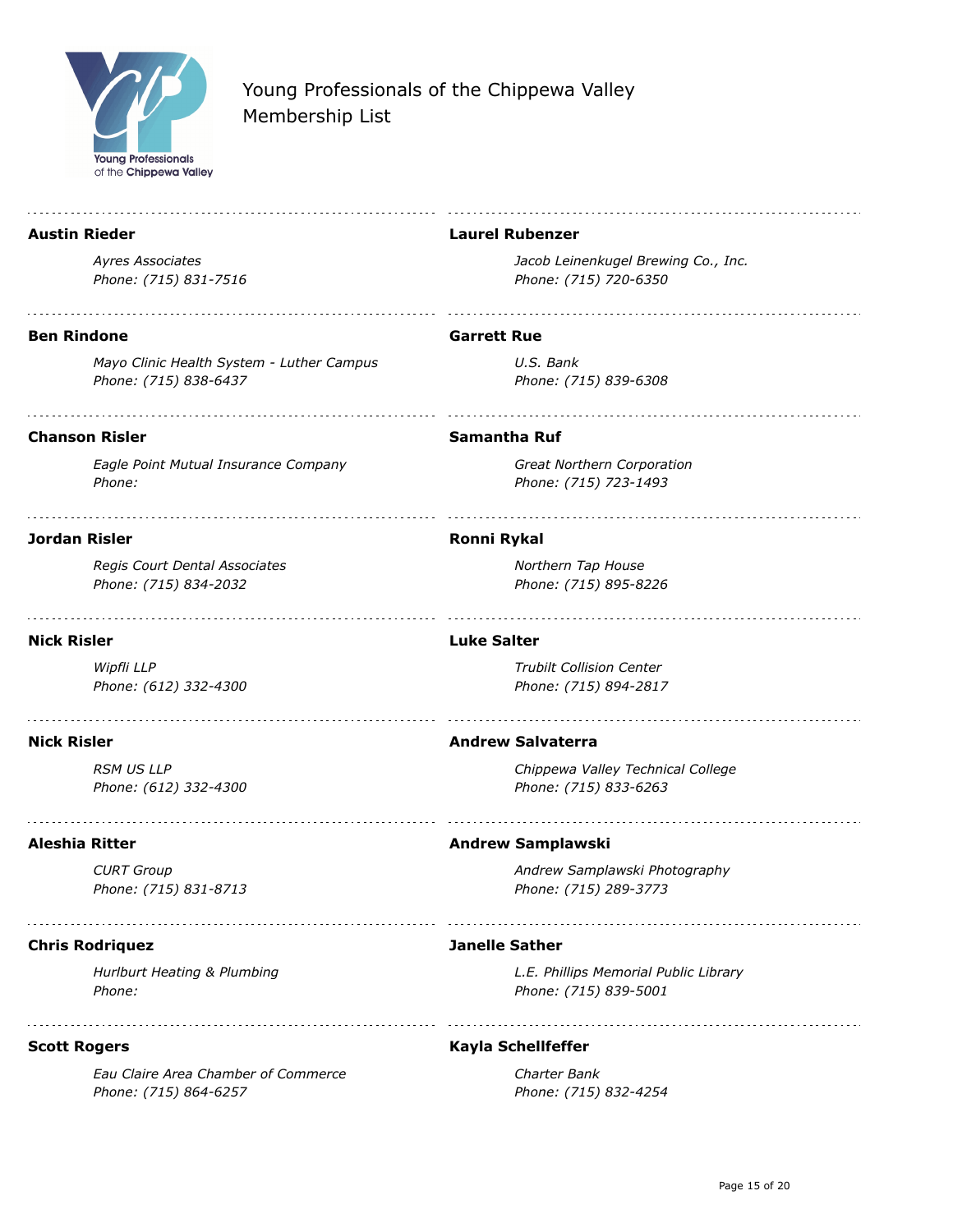

#### **Brea Schemenauer**

*Chipota Chiropractic Phone: (715) 226-1051*

#### **Zac Scherr**

*Royal Credit Union Phone: (715) 839-7788*

### **Chelsea Seckora**

*Eau Claire Area Chamber of Commerce Phone: (715) 834-1204*

#### **Matthew Seckora**

*WEAU 13 News Phone: (715) 835-1313*

### **Steven Schifko**

*Northwoods Family Eyecare Phone: 715-723-9187*

#### **Sarah Schliesmann**

*Girl Scouts of the Northwestern Great Lakes Phone: (888) 747-6945*

### **Drew Schulner**

*Nohre & Company, S.C., CPA's Phone: (715) 834-2225*

### **Kayla Schultz**

*Diana Pet Food Phone: (864) 379-3239*

### **Casey Schumacher**

*Eau Claire Area Chamber of Commerce Phone: (715) 834-1204*

### **Eric Schwerdt**

*Mayo Clinic Health System - Luther Campus Phone: (715) 838-3311*

### **Shelley Scott**

*Global Finishing Solutions, LLC Phone: (715) 834-7712*

#### **Gareth Shambeau**

*Ayres Associates Phone: (715) 834-3161*

#### **David Shaurette**

*Chippewa Valley After Hours Rotary Phone: (715) 225-3982*

#### **Don Shea**

*Market & Johnson, Inc. Phone: (715) 834-1213*

#### **Mike Shea**

*Market & Johnson, Inc. Phone: (715) 834-1213*

#### **Allison Shepard**

*Herrick and Hart S.C. Phone: (715) 832-3491*

#### **Daniel Shoemaker**

*Blue Granite Wealth Phone: (715) 514-2900*

### **John Shook**

*Shook Family Dental Phone: (715) 955-4401*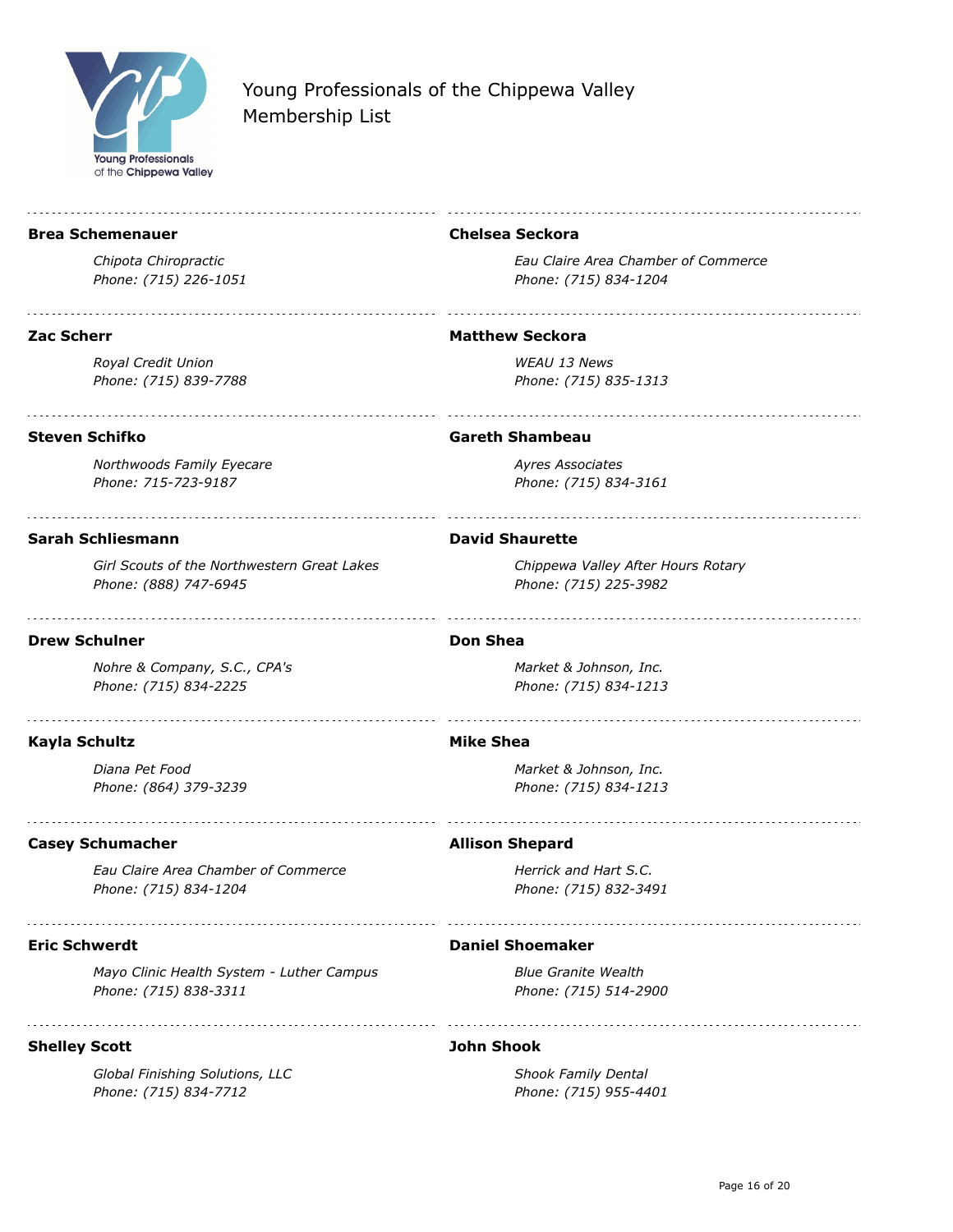

**Matthew Sieg**

*Northwestern Mutual Phone: (715) 835-3176*

*Phone: (715) 832-3407*

## Young Professionals of the Chippewa Valley Membership List

## **Harley Smalstig** *CCFBank Phone: (715) 852-2288* **Erin Smith** *Eau Claire Area Chamber of Commerce Phone: (715) 834-1204* **Heather Smith** *Wisconsin Economic Development Corporation Phone: (608) 210-6758* **Josh Smith** *Union Trailer & Power Equipment Phone: (715) 874-6363* **Natalie Smith** *River Valley Architects, Inc. Phone: (715) 832-0875* **Frank Snyder** *SignArt Co. Phone: (715) 834-5127* **Jen Sonnentag** *Market & Johnson, Inc. Phone: (715) 834-1213* **Shelby Sonnentag** *Wipfli LLP*

#### **Brett St. Aubin**

*Security Financial Bank - Corporate Office Phone: (888) 254-0615*

#### **Kyle Standen**

*Wendel Phone: (715) 832-4848*

#### **Leeann Stapleton**

*WEAU 13 News Phone: (715) 835-1313*

## **Emilu Starck**

*Ruder Ware, L.L.S.C. Phone: (715) 834-3425*

#### **Cole Stark**

*Gator Garb Promotions Phone: (715) 834-0367*

#### **Ryan Stearns**

*Northwoods Therapy Associates Phone: (715) 215-0546*

#### **Matthew Stegge**

*Wipfli LLP Phone: (715) 832-3407*

#### **Aaron Stern**

*Hoeft Builders, Inc. Phone: (715) 833-1761*

#### **Allysha Stocks**

*American Greetings Phone: (715) 797-3354*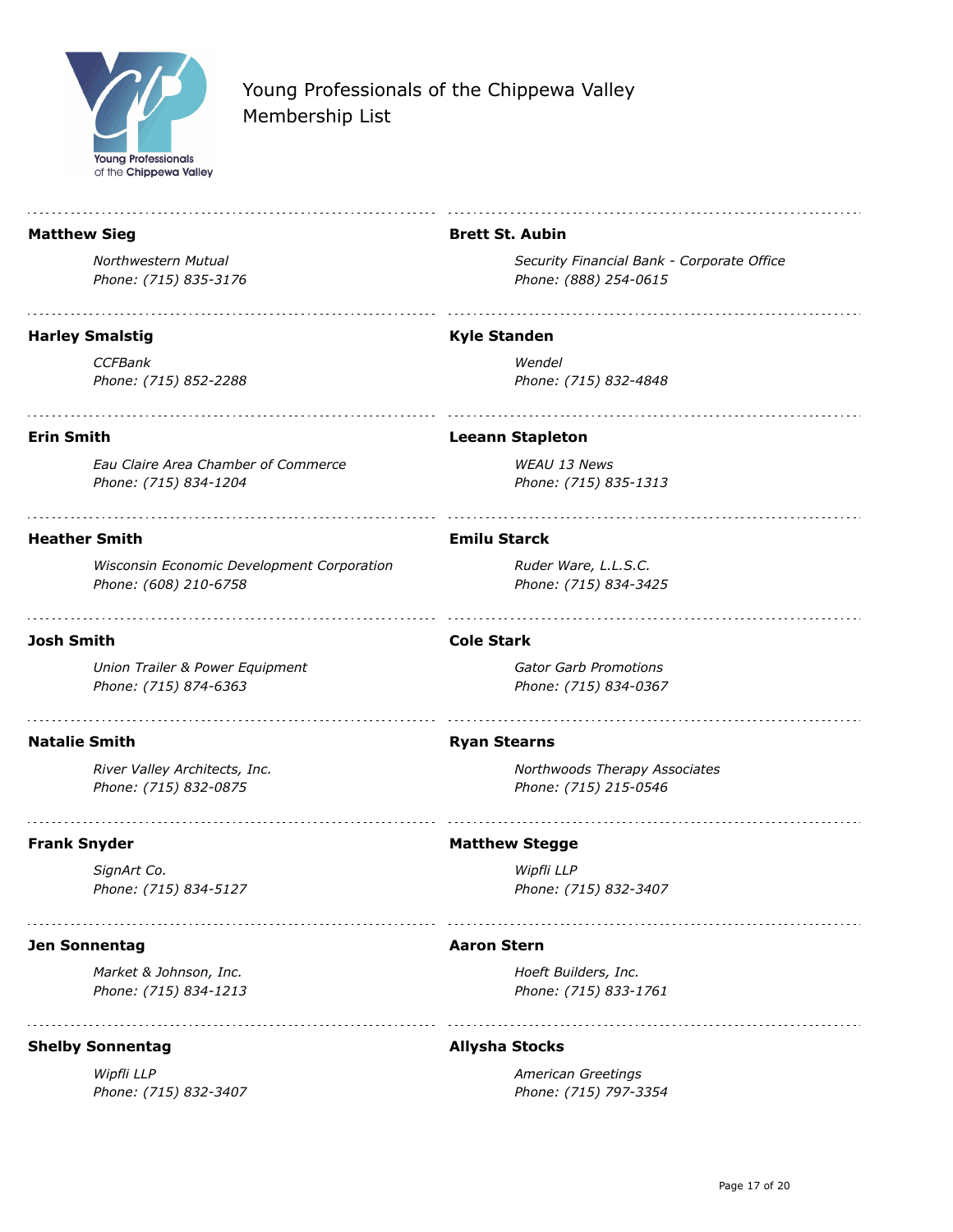

#### **Daneille Strong Michael Toycen** *Crivello Carlson, SC Toycen Ford Inc. Phone: (715) 598-1730 Phone: (715) 723-6000* **Alyssa Strukel Ben Trachsel** *Royal Credit Union B & B Electric, Inc. Phone: (715) 833-8111 Phone: (715) 832-1676* **Tyler Swanson Kaylee Tracy** *Market & Johnson, Inc. Eau Claire Area Chamber of Commerce Phone: (715) 834-1213 Phone:*  **Korrie Trier Abby Swiecichowski** *River Prairie Wealth Partners STOKES|HERZOG Marketing + Consulting Phone: (715) 450-1833 Phone: (715) 832-7715* **Brandon Swim Christopher Trocinski** *Wipfli LLP WBD, Inc. Phone: (715) 832-3407 Phone: (715) 834-9474* **Blake Sykora Barbie Tupy** *Indianhead Insurance Agency, Inc. American Insurance Services Phone: (715) 286-2700 Phone: (715) 839-8004* **Tanner Thompson Luke Viall** *Charter Bank Martin Dental Phone: (715) 832-4254 Phone: (715) 835-8311* **Tanner Thompson Gary Vidlund** *Orgel Wealth Management Chippewa River Distillery Phone: (715) 835-6525 Phone: 9068691495*

### **Kjirstin Thull**

*Inspire Nutrition Phone: (715) 895-8467*

### **Lindsey Von Feldt**

*BMO Harris Bank Phone: (715) 831-3563*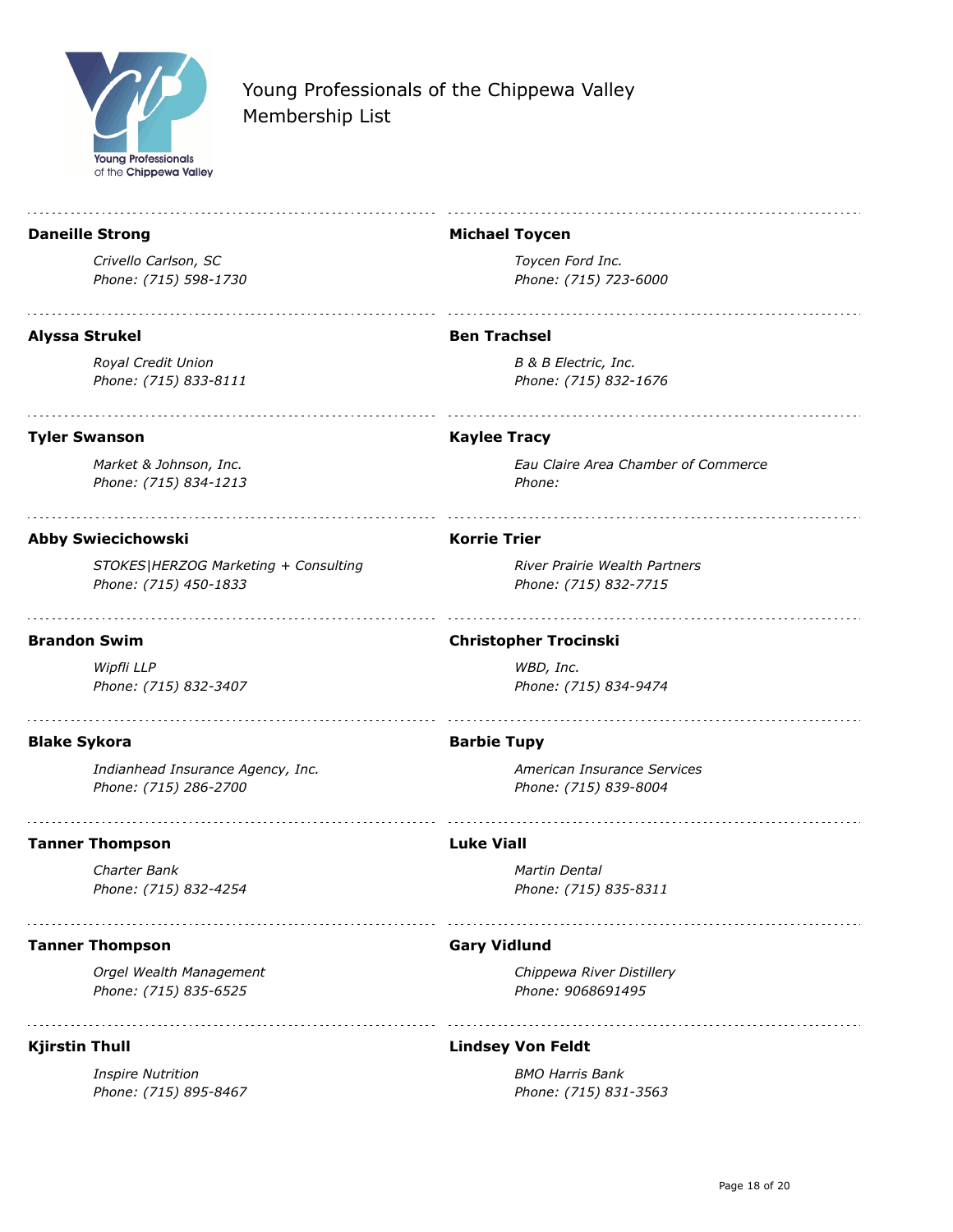

#### **Alison Von Haden**

*Mason Companies Phone: (715) 723-1871*

#### **Chelsea Vorce**

*River Valley Architects, Inc. Phone: (715) 832-0875*

**Carrie Wetzel**

*Huebsch Services Phone: (715) 855-6207*

#### **Nick White**

*Prevail Bank Phone: (715) 514-5245*

## **Troy Voss**

*Nohre & Company, S.C., CPA's Phone: (715) 834-2225*

#### **Kristin Wahl**

*Restore Family Chiropractic Phone: (319) 481-1373*

## **Angie Wald**

*Citizens State Bank Phone: (715) 978-0116*

### **Scott Wallace**

*Chestnut Technology Consulting Phone: (715) 318-1233*

### **David Walter**

*Spectrum Insurance Group, LLC Phone: (715) 858-9865*

## **Roddy Wekkin**

*Menards Phone: (715) 552-1818*

### **Roddy Wekkin**

*Eau Claire Realty Phone: (715) 552-1818*

#### **Ryan Wichmann**

*Market & Johnson, Inc. Phone: (715) 834-1213*

#### **Tony Willkom**

*Royal Credit Union Phone: (715) 833-8224*

#### **Blake Willson**

*U.S. Bank Phone: (715) 833-8111*

#### **Blake Willson**

*Royal Credit Union Phone: (715) 833-8111*

### **Sydney Willson**

*Volume One Magazine Phone: (715) 832-2222*

### **Kaylynn Winegar**

*Eau Claire Area Chamber of Commerce Phone: (715) 834-1204*

### **Amy Wolfe**

*Trubilt Collision Center Phone: (715) 834-6617*